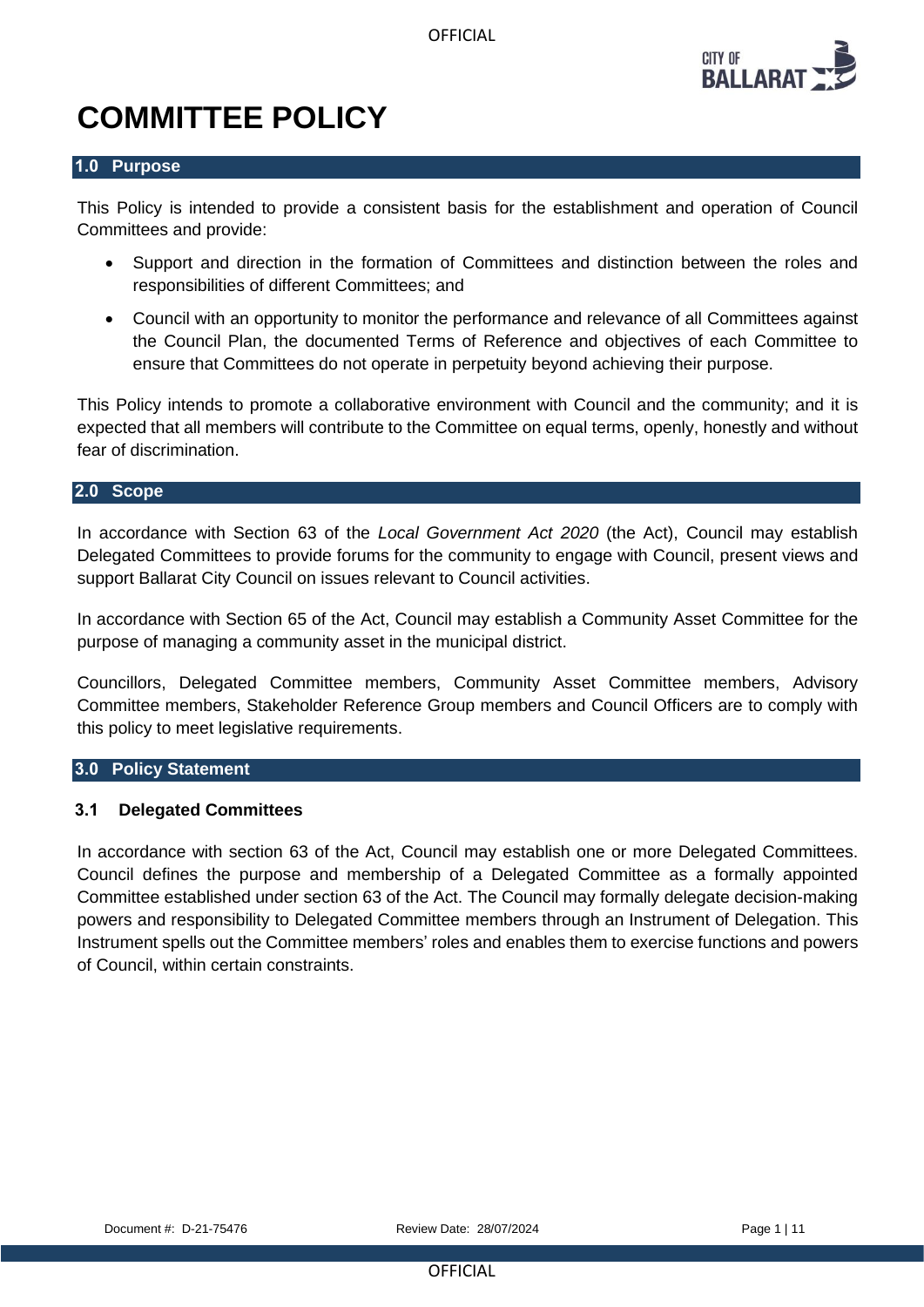

# **3.1.1 Terms of Reference**

A standard Terms of Reference template creates a common ground for all Committees. The Terms of Reference will provide a framework within which the Committee operates. A template is available from the Governance and Risk team. The Terms of Reference for a Delegated Committee must:

- Be presented to Council for consideration and adoption;
- Include a clear statement of purpose and the Committee's objectives. Objectives should be supported by measurable outcomes that are reported to Council;
- Be reviewed by the Committee as it sees fit. Any proposed changes to the Terms of Reference resulting from a review must be agreed on by the Committee and be presented to the Council for formal approval; and
- Be available on the Council's website and electronic document management system.

The Terms of Reference are subject to Council resolution and are not effective until approval through a resolution has been received.

# **3.1.2 Membership, Period of Membership and Method of Appointment**

As per Council's Governance Rules, Councillors are appointed to Delegated Committees annually. Council Officers are appointed to Committees at the discretion of the Chief Executive Officer.

A Delegated Committee may comprise solely of Councillors, Officers or other persons; or a combination thereof. The most appropriate mix of membership for each Delegated Committee will be determined by the Council at the formation of the Delegated Committee.

Council may appoint or remove members of the Delegated Committees at any time pursuant to section 63(1)(b) of the Act and in accordance with the Terms of Reference. Membership changes need to be adopted by Council.

Council Officers are there to provide advice and support to the Committee where required.

Delegated Committee members are obliged to lodge Personal Interest Returns that disclose personal information that may give rise to Conflicts of Interest in certain circumstances to ensure compliance with section 133 and 134 of the 2020 Act.

#### **3.1.3 Delegated Authority and Decision Making**

The formal Instrument of Delegation provides Delegated Committee members with the delegated authority to make decisions as if it were Council. The Instrument of Delegation will define the Delegated Committee's Terms of Reference/purpose. A decision of a Delegated Committee which does not relate to a matter delegated to that Delegated Committee cannot be given effect until formally approved by the Council.

The Instrument of Delegation is not effective until approval through a resolution has been received and the document is signed and sealed with Council's Common Seal, however, the previous Instrument of Delegation will remain in force until the seal has been fixed on the approved Instrument of Delegation. The Governance and Risk team will arrange for signing and sealing.

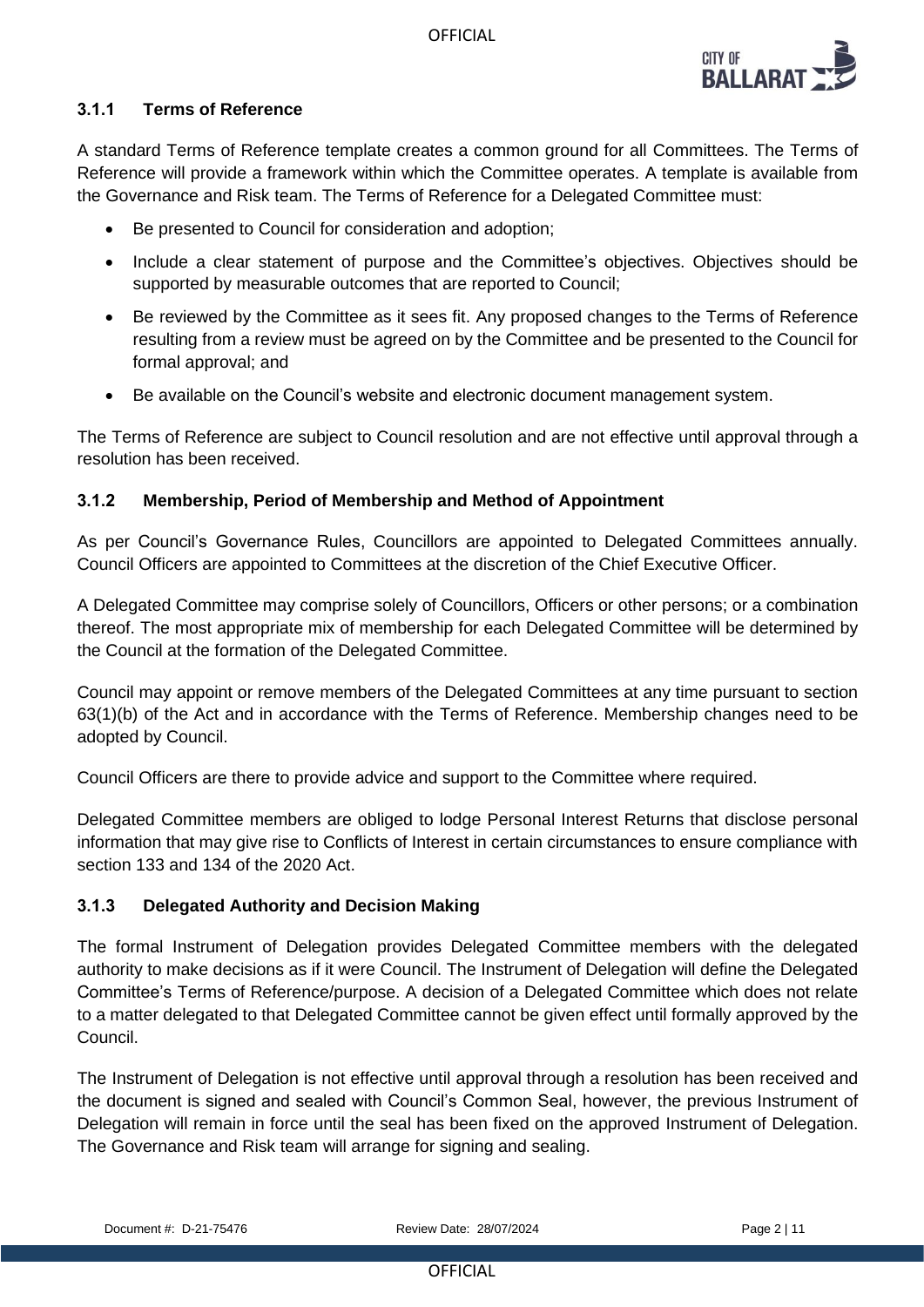

# **3.1.4 Production of Agendas and Minutes**

In accordance with Council's Governance Rules, an agenda must be prepared and distributed prior to each meeting of the Delegated Committee at least two business days before the meeting. The agenda serves to list the matters to be discussed at the meeting in order to keep the discussion focused and to assist with time management of the meeting. The agenda should address meeting formalities such as:

- Time, date, location and meeting name;
- Attendances and apologies;
- Declaration of Conflicts of Interests;
- Acceptance of minutes from the previous meeting;
- Note of actions from previous meeting;
- Reports (special projects, correspondence, etc.);
- Matters arising not on the agenda;
- Action items from this meeting; and
- Date of next meeting.

The Chairperson must prepare and circulate the minutes of all meetings and forward to the Committee members within 14 days of holding the meeting. The minutes of the Delegated Committee must:

- a) Contain details of the proceedings and resolutions made;
- b) Be clearly expressed;
- c) Be self-explanatory;
- d) In relation to resolutions recorded in the minutes, incorporate relevant reports or a summary of the relevant reports considered in the decision-making process; and
- e) Resolutions made at the meeting must clearly state the intention and effect of the resolution.

The Chairperson must arrange for minutes of each meeting to be kept. The Chairperson must submit the minutes of a Committee meeting to the next meeting of the Committee for confirmation and adoption. On adoption, the Chairperson at the meeting must sign the minutes and certify that they have been confirmed.

In addition, the minutes must be provided to the Governance team by post, email or by hand to:

City of Ballarat – Governance Governance@ballarat.vic.gov.au PO Box 655 Ballarat, Vic 3353

Agendas and minutes are to be lodged in and made available on Council's electronic document management system and will be placed on Council's website unless details of the decisions are confidential.

Document #: D-21-75476 Review Date: 28/07/2024 Page 3 | 11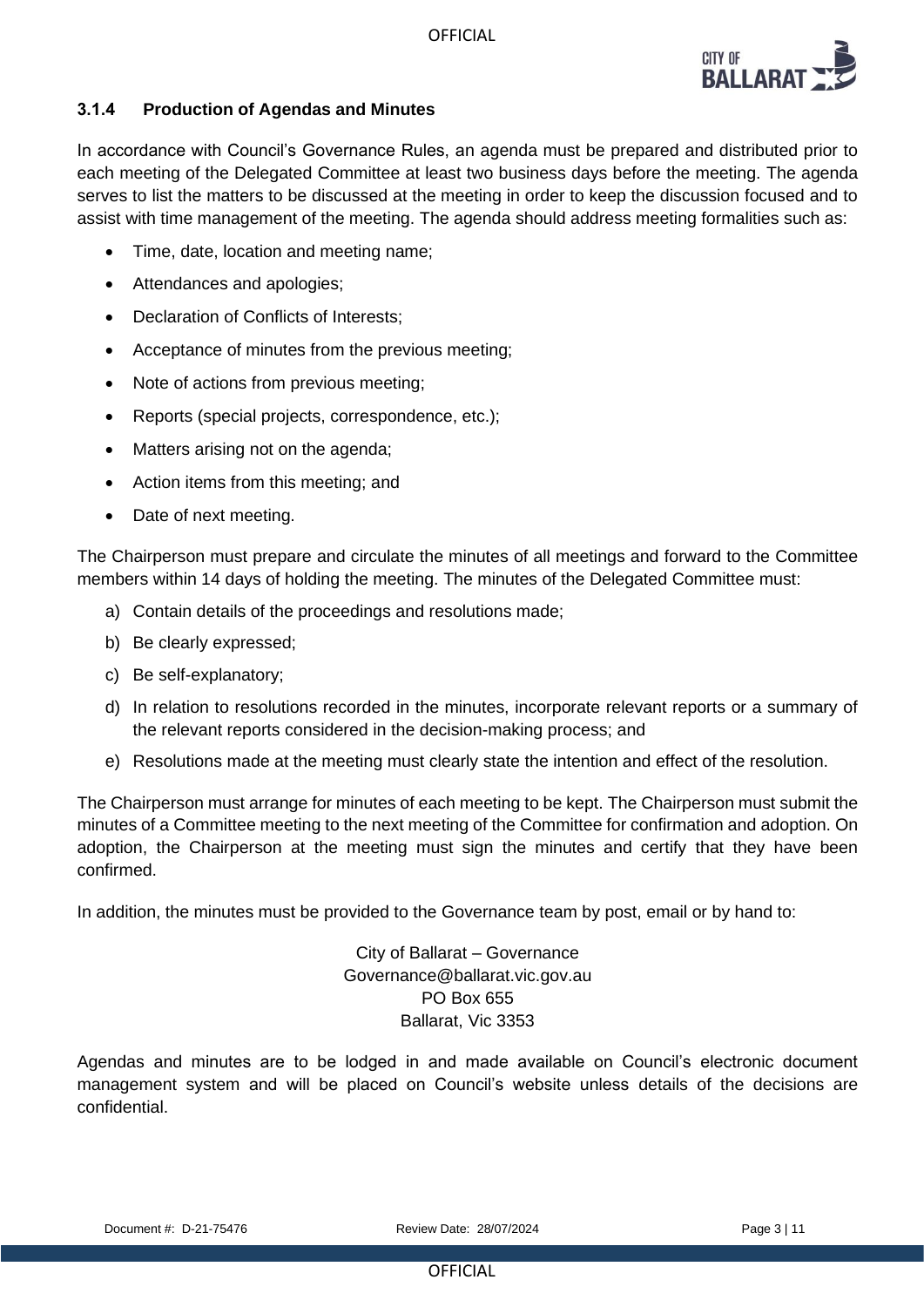

# **3.1.5 Dissolution**

Delegated Committees may at any meeting agree to disband and return its responsibilities to Council. In this instance, Council requires immediate notification in writing of the Committee's intention before dissolution. Alternatively, if the Delegated Committee does not fulfil its obligations, Council may disband the Delegated Committee. In either case, the Chairperson is obliged to make the following arrangements within one month of disbanding:

- The Delegated Committee bank account must be closed, and the balance immediately forwarded to Council; and
- All keys to buildings must be returned to Council.

Dissolution requires a formal resolution of Council. In order for this to occur the Committee must pass a resolution to disband or change its status from a Delegated Committee to an Advisory Committee of Council. The Governance Team will be able to provide assistance and the following is required:

- Recommendation to endorse that the Delegated Committee disband or change its status from a Section 63 Delegated Committee to an Advisory Committee;
- Recommendation to revoke the Instrument of Delegation; and
- If changing status, recommendation to endorse the Advisory Committee Terms of Reference.

#### **3.1.6 Council Expenses**

In accordance with section 41 of the Act, Council must reimburse out of pocket expenses for Councillors and members of Delegated Committees.

#### **3.1.7 Indemnity Provision**

In accordance with section 43 of the Act *,* Council must indemnify and keep indemnified each Councillor, member of a Delegated Committee and member of a Community Asset Committee against all actions or claims whether arising during or after their term of office in respect of anything necessarily done or reasonably done or omitted to be done in good faith:

- In the performance of a duty or function or the exercise of power under this Act, the regulations or a Local Law or any other Act; or
- In the reasonable belief that the act or omission was in the performance of a duty or a function or the exercise of a power under the Act, the regulations or a Local Law or any other Act.

#### **3.2 Community Asset Committees**

The main function of a Community Asset Committee is to assist the Council in managing a community asset in the municipal district. A Community Asset Committee lifespan should be aligned with and be focussed on the Council Plan and Strategy. The Chief Executive Officer may by Instrument of Delegation delegate any power, duty or function of the Council that has been delegated to the Chief Executive Officer to members of the Community Asset Committee.

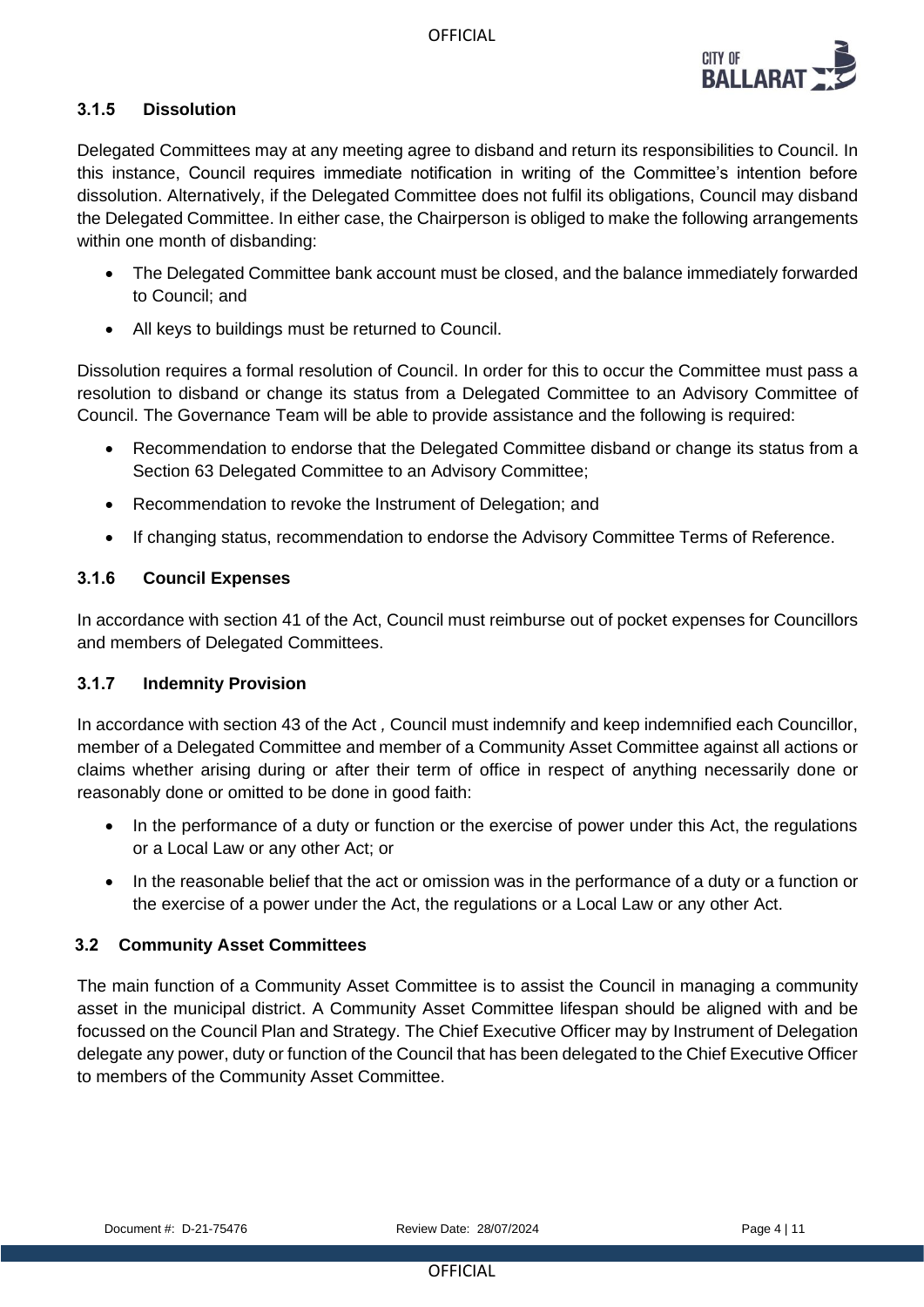

# **3.2.1 Terms of Reference**

A standard Terms of Reference template creates a common ground for all Committees. The Terms of Reference will provide a framework within which the Committee operates. A template is available from the Governance and Risk team. The Terms of Reference for a Community Asset Committee must:

- Include a clear statement of purpose and the Committee's objectives. Objectives should be supported by measurable outcomes that are reported to the Council;
- Be reviewed by the Committee as seen fit. Any proposed changes to the Terms of Reference resulting from a review must be agreed on by the Committee and be presented to the Council for formal approval; and
- Be available on the Council's website and electronic document management system.

The Terms of Reference are subject to Council resolution and are not effective until approval through a resolution has been received.

# **3.2.2 Membership, Period of Membership and Appointment**

In accordance with section 65(1) of the Act, Committee members are appointed by Council. Council Officers are appointed to Committees at the discretion of the Chief Executive Officer. The Chief Executive Officer may formally delegate decision-making powers and responsibility to Community Asset Committee members through an Instrument of Delegation. This Instrument spells out the Committee member's roles and enables them to exercise functions and powers of Council, within certain constraints.

All appointments to Community Asset Committees are subject to Council resolution and are not effective until that endorsement has been resolved.

Council may appoint or remove members in accordance with the Terms of Reference.

Council Officers are there to provide advice and support to the Committee where necessary and have no voting rights.

# **3.2.3 Delegated Authority and Decision-Making Powers**

Community Asset Committee members have delegations from the Chief Executive Officer in accordance with section 47(1) of the Act. To comply with section 47(4) of the Act the delegation to the members of a Community Asset Committee is subject to the terms and conditions specified by the Chief Executive Officer, which must include the following:

- The specified limit on any financial delegation and the specified purpose for which the financial delegation may be used;
- Compliance with specified governance requirements to ensure appropriate standards of probity are met; and
- Specified monitoring and reporting of the activities and performance of the Community Asset **Committee**

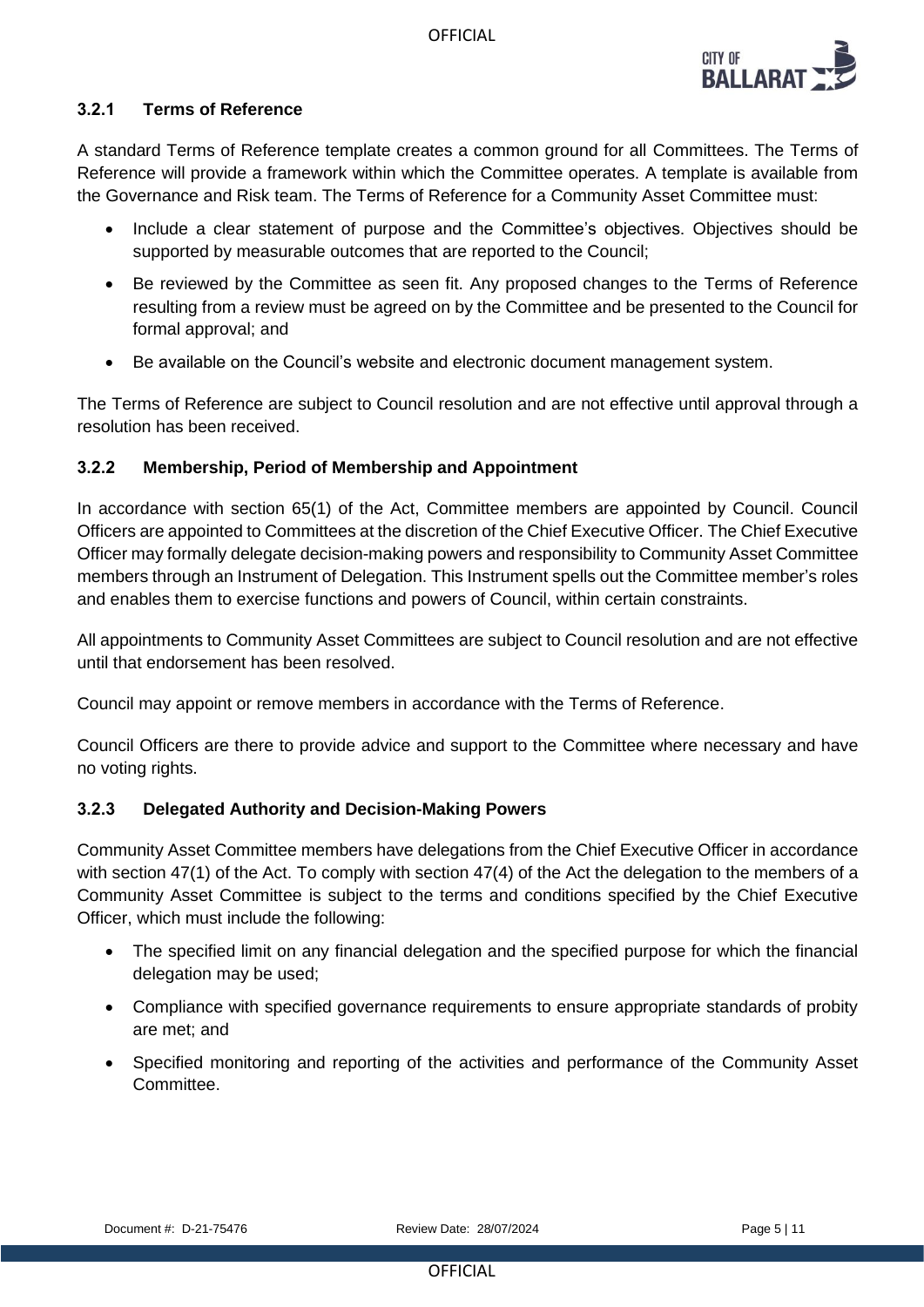

# **3.2.4 Production of Agendas and Minutes**

Agendas and minutes must be prepared for each meeting of a Community Asset Committee. The agenda must be provided to members of the Committee at least two days before the time fixed for the holding of the meeting.

The Chairperson must arrange for minutes of each meeting to be kept. The minutes of a meeting of a Community Asset Committee must:

- Contain details of the proceedings and resolutions made;
- Be clearly expressed;
- Be self-explanatory; and
- In relation to resolutions recorded in the minutes, incorporate relevant reports or a summary of the relevant reports considered in the decision-making process.

Minutes must be approved by the Chairperson before being published or distributed and then formally endorsed at a subsequent meeting.

The minutes, once adopted at the next meeting are to be submitted to Council via the Governance team by post, email or by hand to:

> City of Ballarat – Governance Governance@ballarat.vic.gov.au PO Box 655 Ballarat, Vic 3353

The Chief Executive Officer must submit an annual report in relation to the activities and the performance of the established Community Asset Committees.

#### **3.2.5 Dissolution**

Community Asset Committees may at any meeting agree to disband. In this event, Council requires immediate notification in writing of the Committee's intention before dissolution. Alternatively, if Council is in the view that the Community Asset Committee is no longer required, Council may disband the Community Asset Committee.

Dissolution requires a formal resolution of Council. The Governance Team will be able to provide assistance and the following is required:

- A record of the meeting disbanding needs to be forwarded to governance@ballarat.vic.gov.au:
- A Council report recommendation to endorse that the Community Asset Committee disband;
- A recommendation to revoke the Terms of Reference; and
- The Instrument of Delegation from the CEO would need to be revoked by the CEO.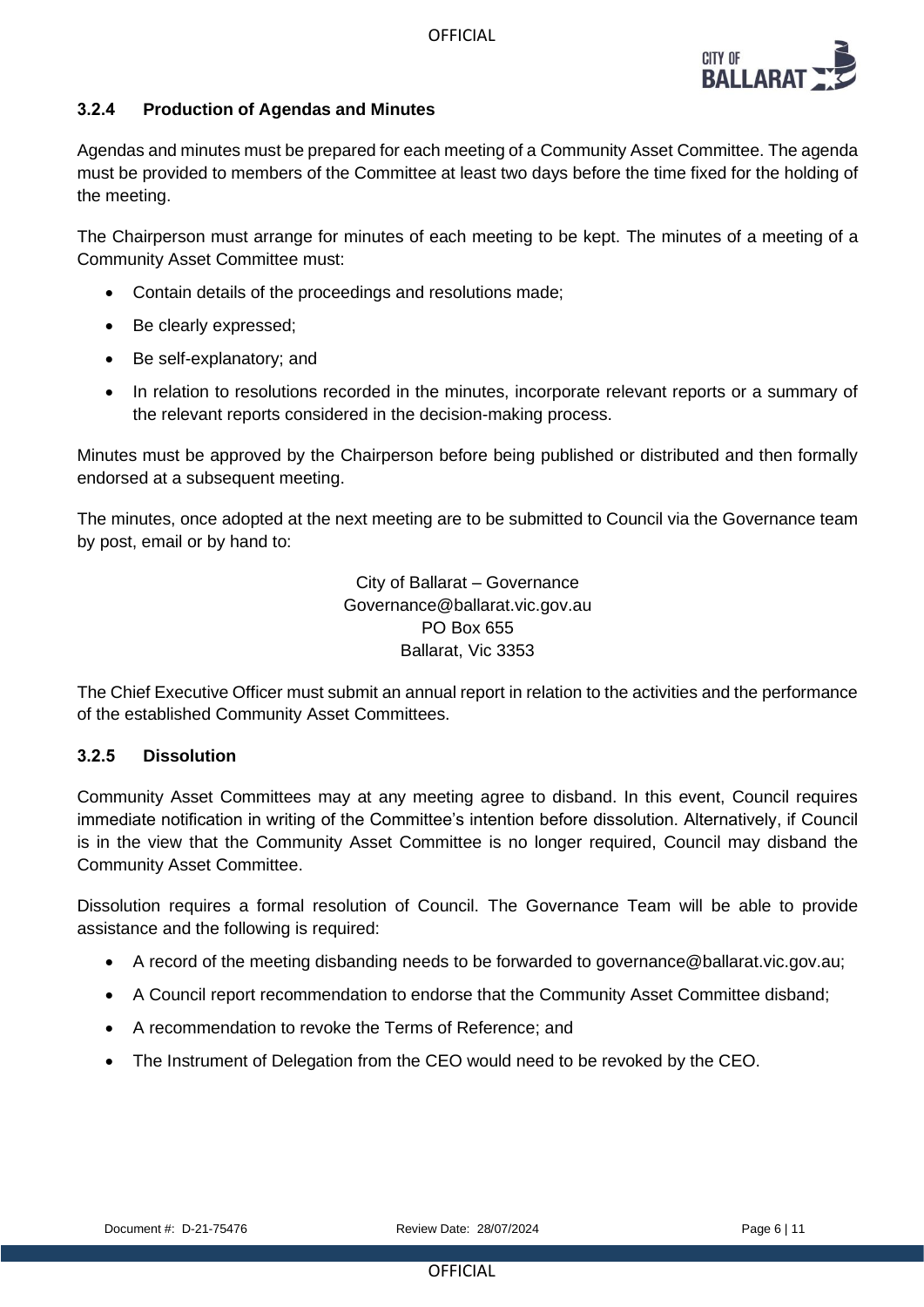

# **3.3 Advisory Committees**

Advisory Committees play a key role in connecting community views and experts with the decisionmaking processes of Council. These Committees provide advice to Council and to Council Officers exercising delegation to make decisions or implement policy.

These Committees are usually comprised of community members and Councillors, and may sometimes include representatives of community organisations. These Committees are essential forums to provide input to the development of Council policy and decision making in their areas of focus. Advisory Committees no longer have any formal recognition or legislative requirements under the *Local Government Act 2020*.

#### **3.3.1 Terms of Reference**

A standard Terms of Reference template creates a common ground for all Committees. The Terms of Reference will provide a framework within which the Committee operates. A template is available from the Governance and Risk team. The Terms of Reference for an Advisory Committee must:

- Be presented to Council for consideration and adoption;
- Include a clear statement of purpose and the Committee's objectives. Objectives should be supported by measurable outcomes that are reported to Council; and
- Be reviewed by the Committee as it sees fit. Any proposed changes to the Terms of Reference resulting from a review must be agreed on by the Committee and be presented to the Council for formal approval; and
- Be available on the Council's website and electronic record system.

The Terms of Reference are subject to Council resolution and are not effective until approval through a resolution has been received.

#### **3.3.2 Membership, Period of Membership and Appointment**

As per Council's Governance Rules, Councillors are appointed to Advisory Committees annually. Council Officers are appointed to committees at the discretion of the Chief Executive Officer.

Advisory Committee members are appointed as per the Terms of Reference. All Advisory Committees established by Council will sunset on 30 June following each Council election, unless they have been reestablished within the new Council Term in accordance with section 8.1.1(g) of Council's Governance Rules.

All appointments to Advisory Committees are subject to Council resolution and are not effective until that endorsement is given by a resolution of Council.

#### **3.3.3 Delegated Authority and Decision-Making Powers**

Advisory Committees act in an advisory capacity only and have no delegated authority to make decisions. Advisory Committees provide advice to the Council to assist them in their decision making.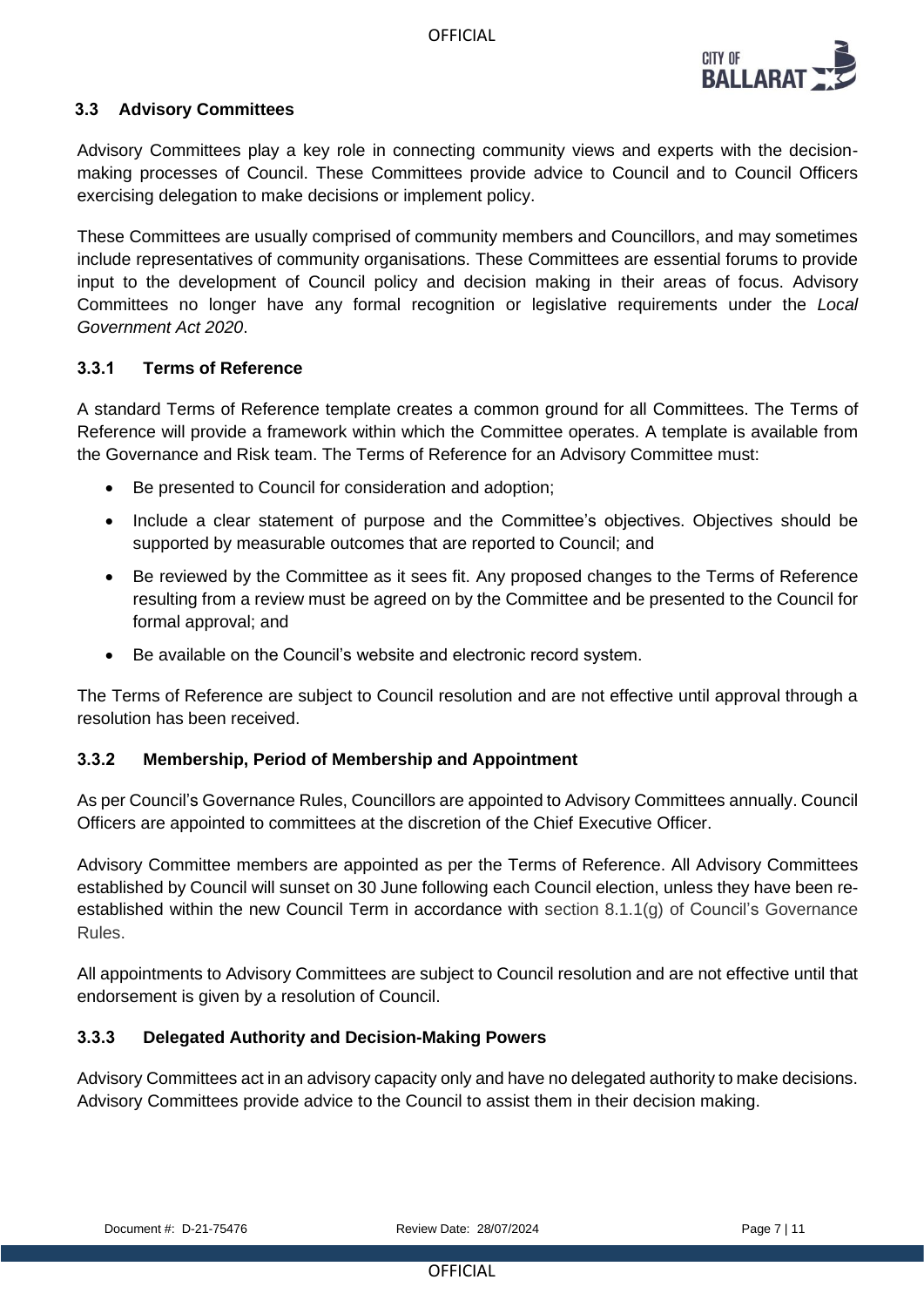

# **3.3.4 Production of Agendas and Minutes**

Agendas and minutes must be prepared for each meeting of an Advisory Committee. The agenda must be provided to members of the Committee at least two days before the time fixed for the holding of the meeting.

The Chairperson must arrange for minutes of each meeting to be kept. The minutes of a meeting of an Advisory Committee must:

- Contain details of the proceedings and resolutions made;
- Be clearly expressed;
- Be self-explanatory; and
- In relation to resolutions recorded in the minutes, incorporate relevant reports or a summary of the relevant reports considered in the decision-making process.

Minutes must be approved by the Chairperson before being published or distributed and then formally endorsed at a subsequent meeting.

The minutes, once adopted at the next meeting are to be submitted to Council via the Governance Team by post, email or by hand to:

> City of Ballarat – Governance Governance@ballarat.vic.gov.au PO Box 655 Ballarat, Vic 3353

Agendas and minutes are to be lodged in and made available on Council's electronic document management system and Committees are encouraged to provide this information to the public, unless determined through the Committee's Terms of Reference or the exception of reports, attachments and details of decisions that are confidential in nature. Where it is determined that minutes will be made available to the public, a copy should be placed on Council's website.

#### **3.3.5 Dissolution**

Advisory Committees may at any meeting agree to disband. In this event, Council requires immediate notification in writing of the Committee's intention before dissolution. Alternatively, if Council is in the view that the Advisory Committee is no longer required, Council may disband the Advisory Committee.

Dissolution requires a formal resolution of Council. The Governance Team will be able to provide assistance and the following is required:

- A record of the meeting disbanding needs to be forward to governance@ballarat.vic.gov.au;
- A Council report recommendation to endorse that the Advisory Committee disband; and
- A recommendation to revoke the Terms of Reference.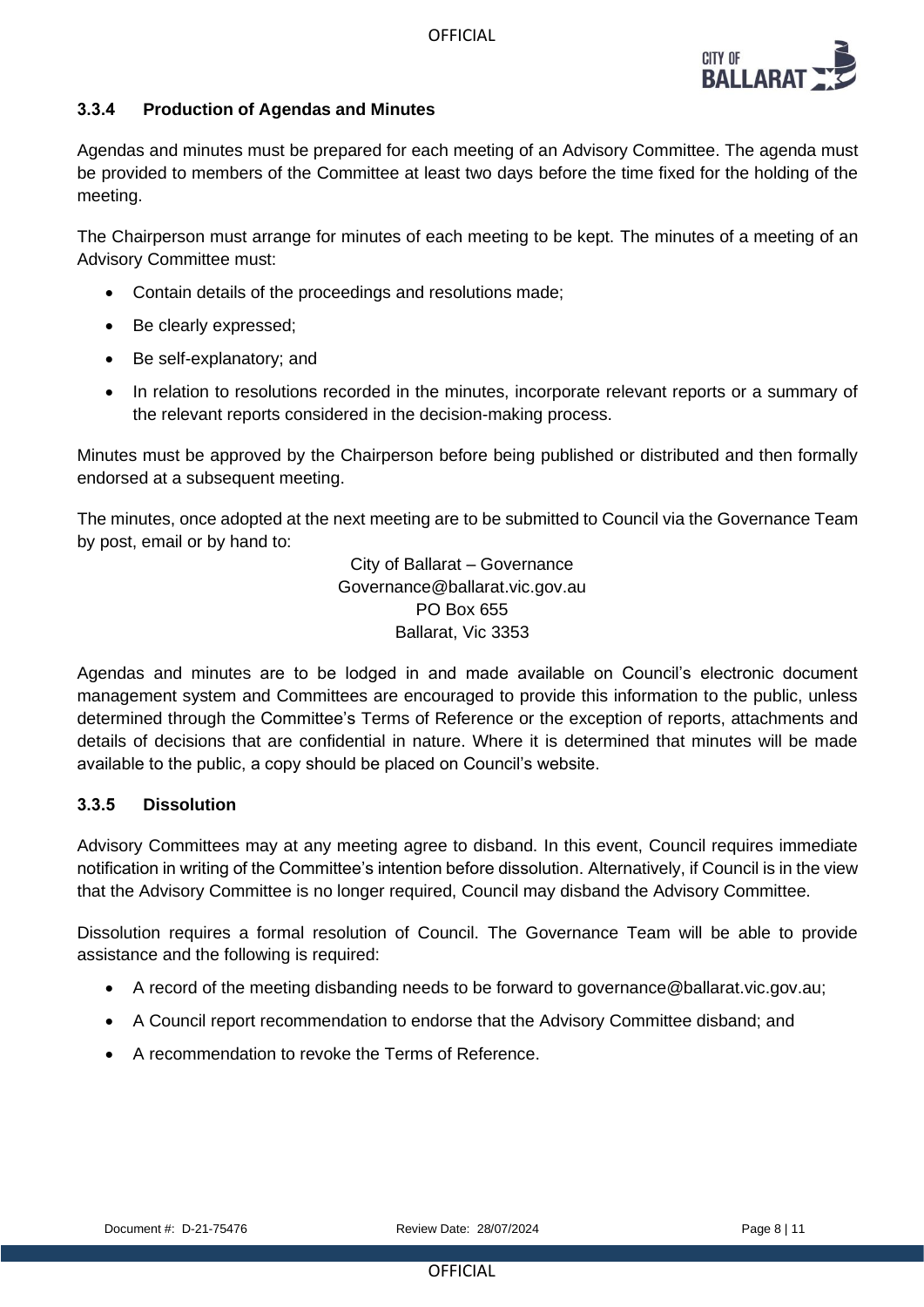

# **3.4 Stakeholder Reference Groups**

The main function of Stakeholder Reference Groups is to provide a streamlined communication mechanism between identified stakeholders and Council Officers to ensure the views and opinions are considered within the decision-making processes of Council. Stakeholder Reference Groups are generally focused on matters more operational in nature.

# **3.4.1 Terms of Reference**

A standard Terms of Reference template creates a common ground for all Committees. The Terms of Reference will provide a framework within which the Stakeholder Reference Group operates. A template is available from the Governance Team. The Terms of Reference for a Stakeholder Reference Group must:

- Include a clear statement of purpose and the Group's objectives. Objectives should be supported by measurable outcomes that are reported to the Council;
- Be reviewed by the Group as seen fit. Any proposed changes to the Terms of Reference resulting from a review must be agreed on by the Group and be presented to the Council for formal approval; and
- Be available on the Council's website and electronic record system.

The Terms of Reference are subject to Council resolution and are not effective until approval through a resolution has been received.

#### **3.4.2 Membership, Period of Membership and Appointment**

Stakeholder Reference Group members are appointed as per the Terms of Reference; and Council reserves the right to review membership at any time should the Group not be functioning adequately to meet its purpose. Any appointments to Stakeholder Reference Groups are subject to Council resolution and are not effective until that endorsement is given by a resolution of Council.

# **3.4.3 Delegated Authority and Decision-Making Powers**

Stakeholder Reference Groups act in a consultative capacity only and have no delegated authority to make decisions. Stakeholder Reference Groups provide a consultative forum to the Council to assist them in their decision making.

#### **3.4.4 Production of Agendas and Minutes**

Agendas and minutes must be prepared for each meeting of a Stakeholder Reference Group. The agenda must be provided to members of the Group at least two days before the time fixed for the holding of the meeting.

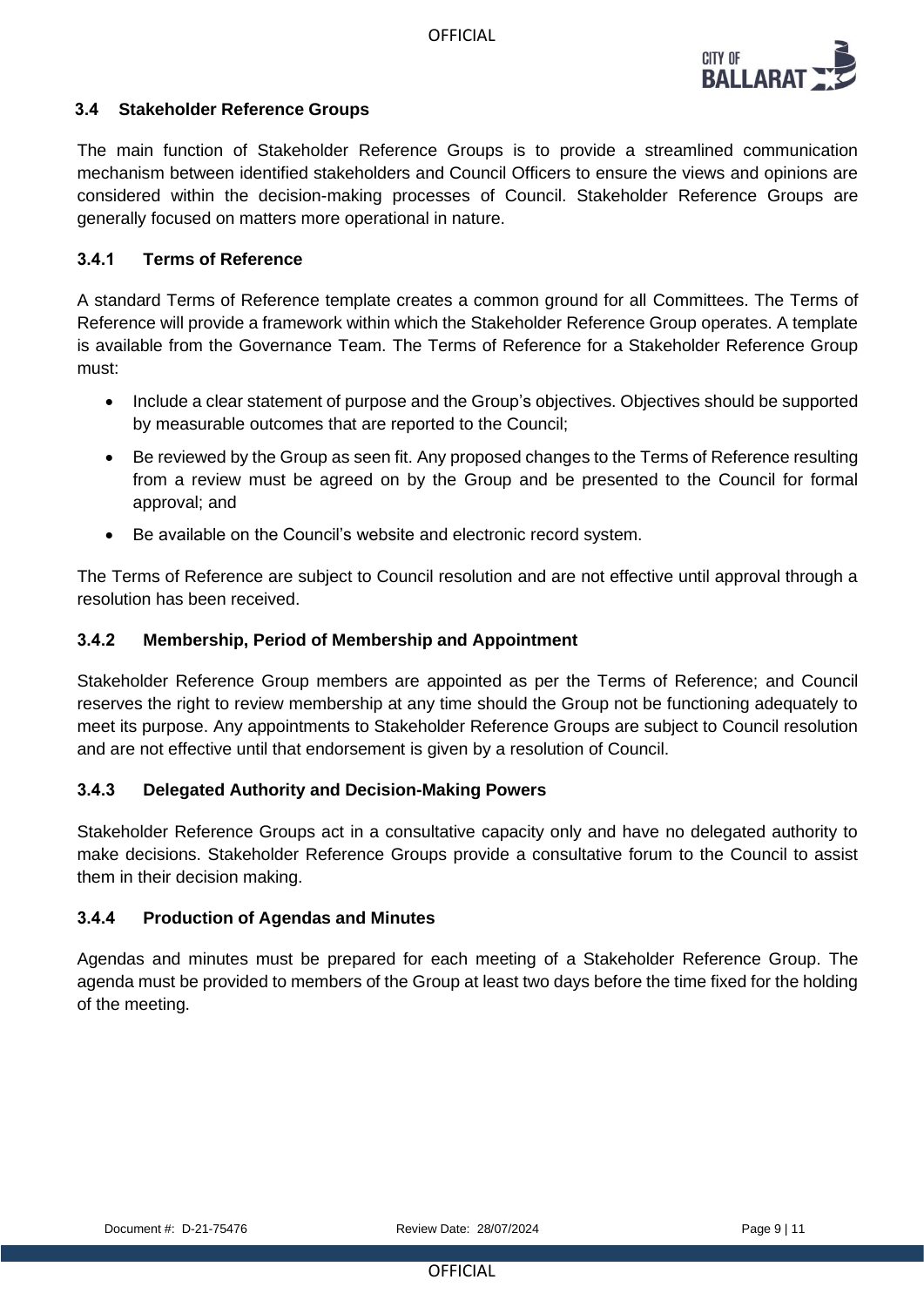

The Chairperson must arrange for minutes of each meeting to be kept. The minutes of a meeting of a Stakeholder Reference Group must:

- Contain details of the proceedings and resolutions made;
- Be clearly expressed;
- Be self-explanatory; and
- In relation to resolutions recorded in the minutes, incorporate relevant reports or a summary of the relevant reports considered in the decision-making process.

Minutes must be approved by the Chairperson before being published or distributed and then formally endorsed at a subsequent meeting.

The minutes, once adopted at the next meeting are to be submitted to Council via the Governance Team by post, email or by hand to:

> City of Ballarat – Governance Governance@ballarat.vic.gov.au PO Box 655 Ballarat, Vic 3353

Agendas and minutes are to be lodged in and made available on Council's electronic document management system and Groups are encouraged to provide this information to the public, unless determined through the Group's Terms of Reference or the exception of reports, attachments and details of decisions that are confidential in nature. Where it is determined that minutes will be made available to the public, a copy should be placed on Council's website.

#### **3.4.5 Dissolution**

Stakeholder Reference Groups may at any meeting agree to disband. In this event, Council requires immediate notification in writing of the Group's intention before dissolution. Alternatively, if Council is in the view that the Stakeholder Reference Group is no longer required, Council may disband the Group.

Dissolution requires a formal resolution of Council. The Governance Team will be able to provide assistance and the following is required:

- A record of the meeting disbanding needs to be forwarded to governance@ballarat.vic.gov.au;
- A Council report recommendation to endorse that the Stakeholder Reference Group disband; and
- A recommendation to revoke the Terms of Reference.